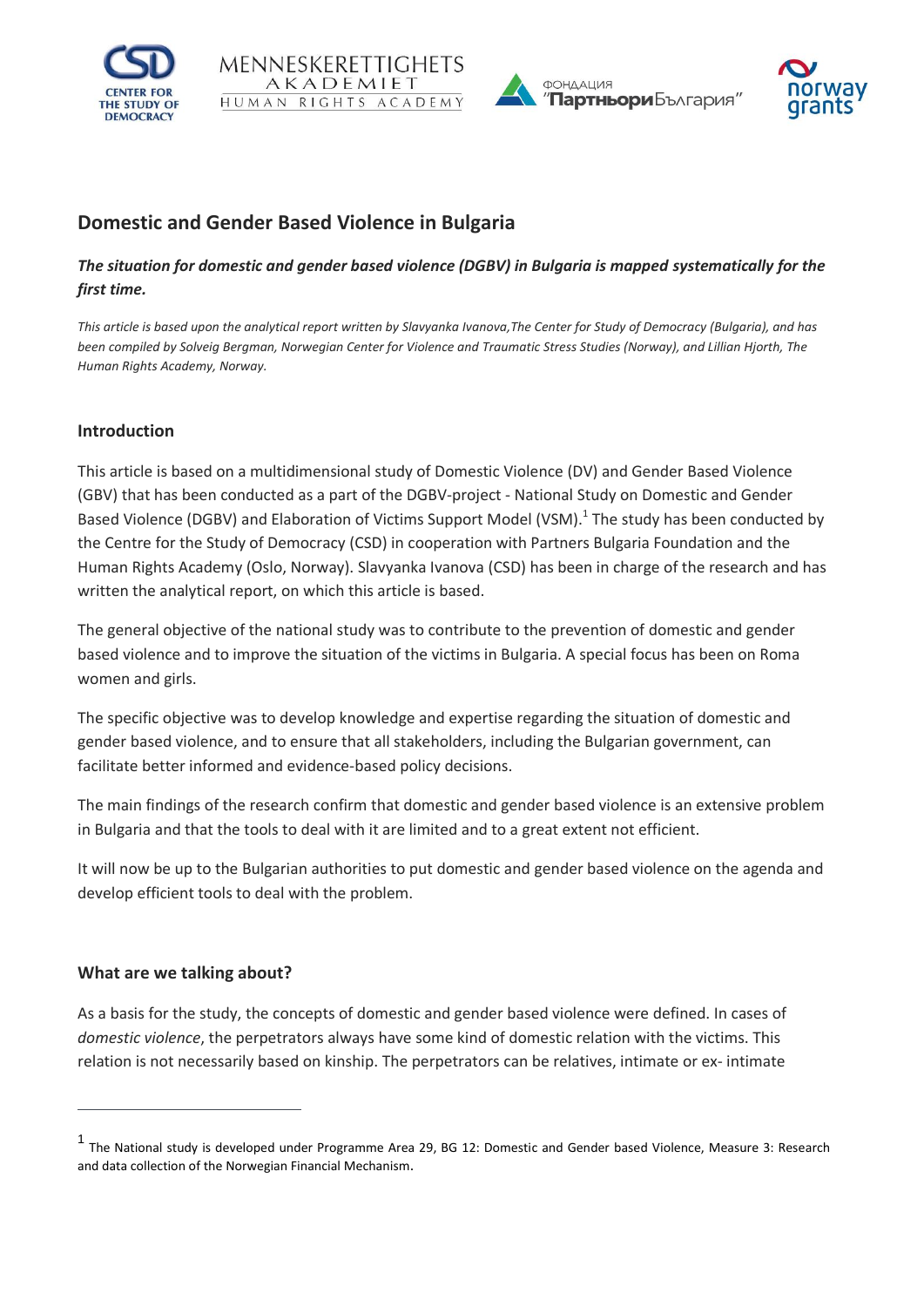







partners of the victims or of their relatives, or cohabitating persons. The gender characteristics can matter in such cases, but need not do so.

In the case of *gender based violence,* the base of the violent act is always the gender, the perceived gender, or some gender characteristics of the victims. There need not be any relationship between the victim and the perpetrator. The large majority of victims of gender based violence are female. For this reason, gender based violence is sometimes wrongly considered to be a synonym of violence against women. Yet, also men, as well as LGBTIQ people<sup>2</sup> can fall victims of gender based violence. There are no age limits either. All generations can be affected, from new-born babies to elderly people.

Although different in nature, the two major types of violence have very similar forms that are traditionally divided into three or four main groups: physical violence, sexual violence, psychological and emotional violence. Since the last two forms are difficult to differentiate, they are in some cases considered as one group. More recently, several new types of actions have been recognised as violence: stalking, which can be both domestic and gender-based; economic violence that unlike economic discrimination is exerted only within someone's household; and coercive limitation of personal life, freedom and rights that also is committed in a domestic environment.

# **Background**

 $\overline{a}$ 

Bulgaria is among those half of the EU-member states where statistical information about victim-offender relationship is not collected. To assess the share of domestic violence among the crimes committed against a person is thus impossible. Domestic violence is not qualified as a criminal offence and is not included in the Criminal Code in Bulgaria. As a consequence, domestic violence is not included in the statistical data provided by the Police and by the National Statistical Institute. The numbers of complaints for domestic violence registered by the Police and the numbers of cases of domestic violence submitted to the courts are not present in publicly available statistics.

In recent decades, a number of nation- and EU-wide surveys have assessed the prevalence of domestic and gender based violence. However, no survey encompasses all main types of DGBV. They focus on specific types of violence, or on women only, leaving children, elderly people, men and LGBTIQ people generally out of the scope. The existing data regarding definitions, formulations and analysis of refusals and nonresponse can easily be misinterpreted due to different conceptual and methodological approaches. Furthermore, due to the low level of awareness, shame and general unacceptability to report on personal and family life in Bulgarian society, the figures represented by the surveys measure the shares of those victims who managed to overcome the mass public attitudes, and not the real shares of victims.

 $^{2}$  Lesbian, gay, bi-, trans-, intersexual, and queer.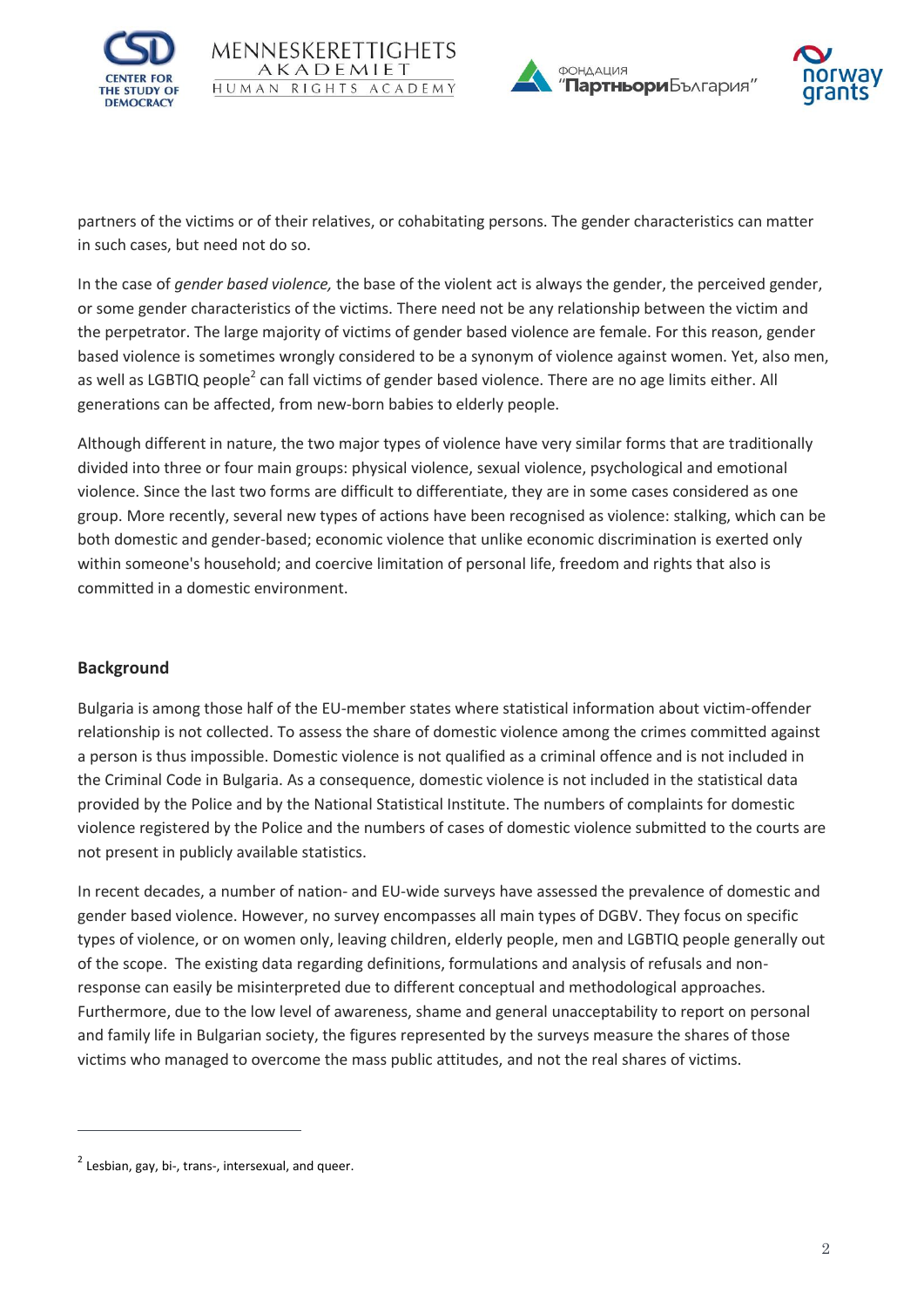





One of the positive aspects of the media in Bulgaria regarding DGBV issues is the increased public attention and public sensitivity to these issues. Although the traditional attitudes to gender issues and general tolerance in respect to domestic violence remain strong and predominant in the country, the publicity and discussions provoke an increased part of the public to reflect on gender and inter-generation relations in society in general and also in their own families.

The process of legal and institutional transformation aiming at more efficient counteracting of DGBV and support of the victims is visible, but still slow and ambiguous. From the victims' point of view it is far from satisfactory. It is just a small part of the victims that seek consultation and help at NGO facilities. Very few turn to the Police and bring a suit to the court. While the Fundamental Rights Agency's Violence against Women Survey (conducted in 2012) sets the share of Bulgarian women aged 18-74 who yearly suffer from physical or sexual violence by an intimate partner at 6 per cent, or about 170,000 persons, the number of cases of domestic violence in the courts vary between 3,000 and 3,400 a year (2010-2012).  $^{3}$ 

An analysis made by the Centre for the Study of Democracy in 2013 showed a clear connection between the numbers of cases brought to the court, the activity of institutions and NGOs and the general level of awareness of the population. For this reason, victims from marginalised, closed and low-informed communities, such as the Roma ones, presumably have very limited access to effective support.

Given this background, the need for a systematic study on the prevalence, forms, vulnerable groups, unmet needs of the victims, and possibilities for a further stable improvement of their situation, is beyond any doubt.

# **Aims and methods**

 $\overline{a}$ 

The aims of the study include:

- Gather reliable and actual data on the prevalence of the different forms of DGBV in Bulgaria as a whole and in Roma communities in particular;
- Measure the extent in which the different forms of DGBV are recognised by the victims;
- Examine Roma-specific causes for DGBV, identify possible resources of Roma communities to counteract violence; examine whether Roma-specific support needs exist, and analyse the factors that may limit the access of Roma women and girls to support.
- Gather victims' experiences and extract the main problematic points for which they need more or more effective support;

<sup>&</sup>lt;sup>3</sup>The European Union Agency for Fundamental Rights (FRA) conducted a survey on violence against women across the 28 Member States of the EU in 2014, see http://www.fra.europa.eu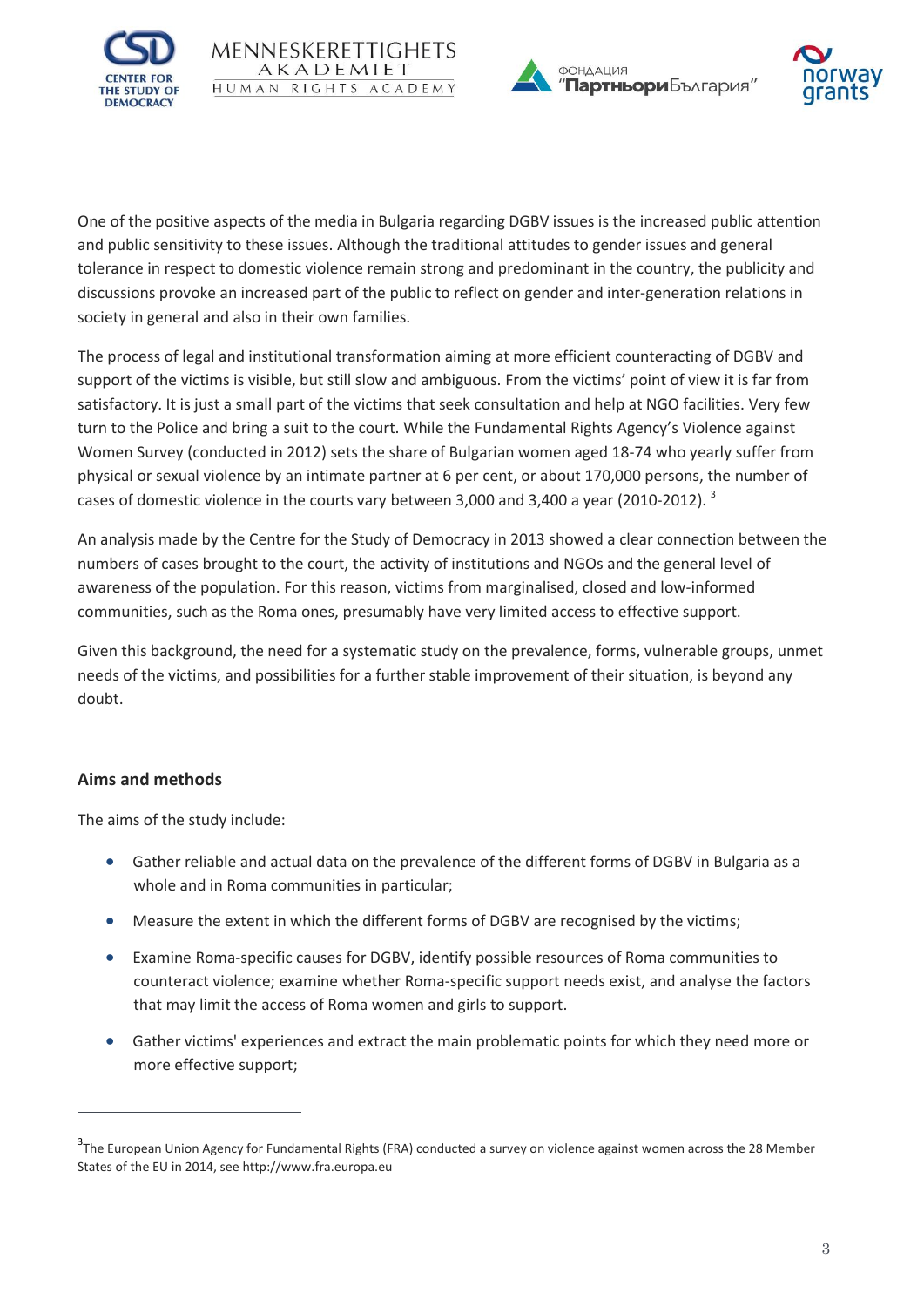







 Gather and summarise experiences of professionals counteracting DGBV and extract their suggestions for improvement of the support of the victims;

The research methods used in the research project included a national representative survey, a survey among Roma girls and women, semi-structured questionnaires distributed to police officers and social workers, focus-group discussions with Roma community representatives, interviews with social workers at crisis centres for children and adults, as well as interviews with victims.

## **Findings**

### **Factors and causes for victimisation and re-victimisation**

The study focuses on the most typical general factors and causes for (re)victimisation, including possible Roma-specific factors and causes, through the exploration of experiences of the victims and of representatives of Roma communities.

The causes for DGBV should be distinguished from the factors influencing it, although the respondents in general did not make such a differentiation. While the causes produce the violence as an effect of their existence or action, the factors are phenomena that may contribute to the violence to emerge in specific situations, or prevent this from happening.

The study concluded that the types of causes and factors for victims to face the violence might be different from those causes and factors that persist across time. In other words, the factors and causes can be divided in two partly overlapping groups: victimisation and re-victimisation. While the first one predominantly reflects the environment, characteristics and behaviour of the perpetrators; the second one mainly concerns the environment, characteristics and behaviour of the victims. However, this conditional division does not mean that one and the same factors and causes could not fall into both groups.

The study indicates that a number of socio-demographic characteristics of the victims can be regarded as factors increasing the risk for victimisation. Gender, age and ethnicity are significant factors connected with a higher probability or risk of becoming a victim to domestic and gender based violence. The respondents in the study agree that women become victims of both domestic and gender based violence far more frequently than men. On the other hand, it is important to note that men might be less willing to report violence or even to see themselves as victims. When it comes to age and ethnic background, the respondents show differing opinions and observations on whether for example elderly people and children are more vulnerable for victimisation or whether Roma women and girls represent a disproportional proportion of the victims of DGBV in Bulgaria.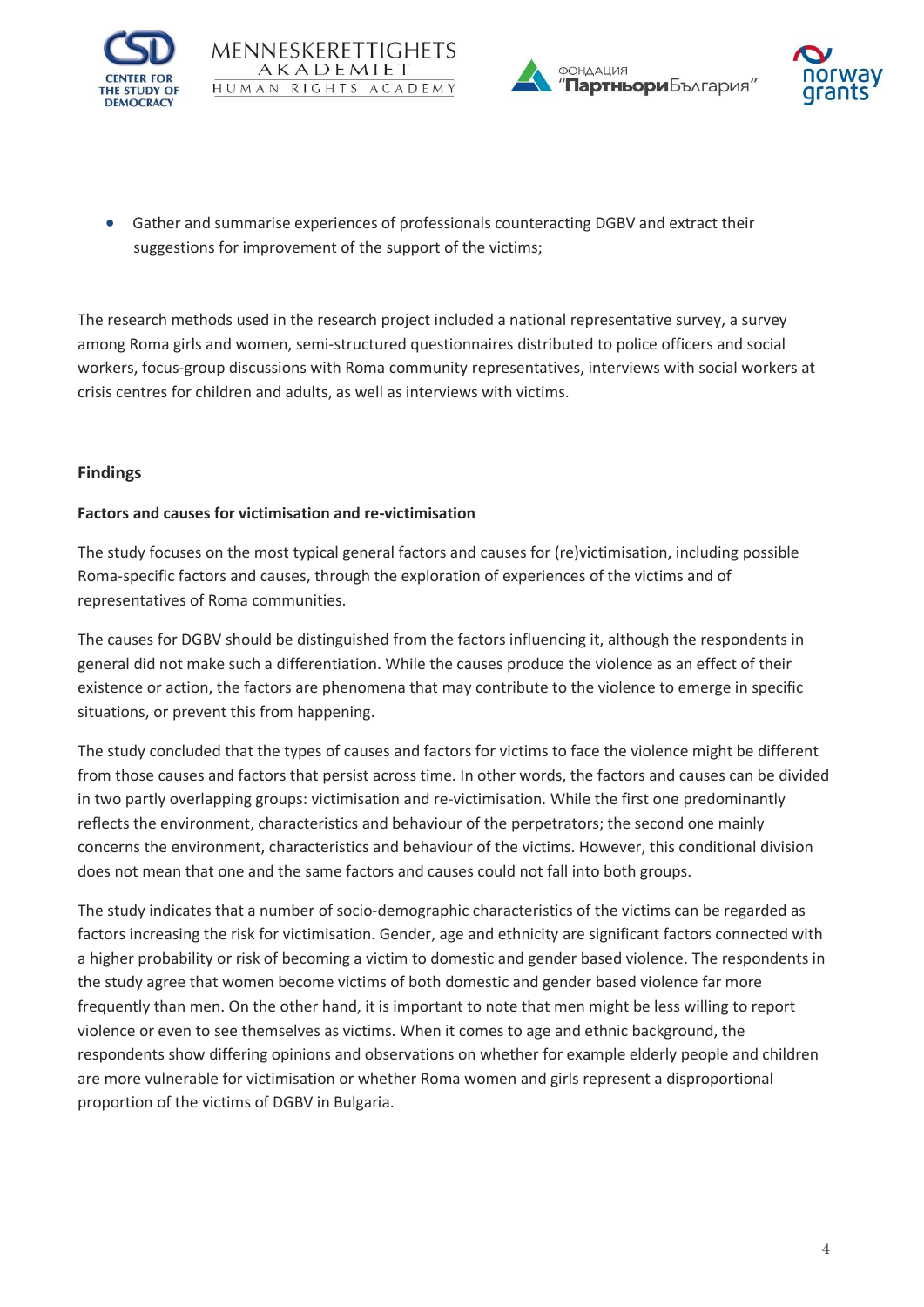





The most frequently observed factors that were regarded as being connected with DGBV, were different types of dependencies, such as abuse of alcohol and drugs, and gambling dependency. Other factors mentioned include financial issues, "jealousy" or controlling behaviour, violence in the perpetrator's childhood, early marriages, insufficient parental skills, traditional perceptions of women and children etc. All these are factors that according to the informants may influence the risks for becoming victims of domestic and gender based violence.

Similarly to the risks for victimisation, the study indicates that the risk for re-victimisation is connected to certain socio-demographic characteristics of the victims, such as gender, age and ethnicity. In addition, for example economic dependency, lack of supportive environment, discrimination and social exclusion, hypertrophied responsibility, inadequate institutional response, and traumatic experiences, are mechanisms that can increase the vulnerability for re-victimisation.

## **Causal mechanisms**

A cautious analysis of the opinions and the experiences of the different groups of respondents suggest that none of the described phenomena could be defined as an explicit cause for DGBV, as it is not able to cause violent behaviour as such, but only to enhance the probability for violent behaviour. For this reason, all of the mentioned phenomena can be defined as factors. The study indicates that DGBV is produced by a specific combination of three types of factors: factors representing some type of conflict, conflict resolution models that the perpetrators follow, and factors that could block/neutralise the internal deterrent mechanisms of the potential violators.

The factors connected with a conflict could be defined as the core ones, or the more important ones. They could be of different nature, but the perpetrators and the victims always represent the opposite sides in the conflict.

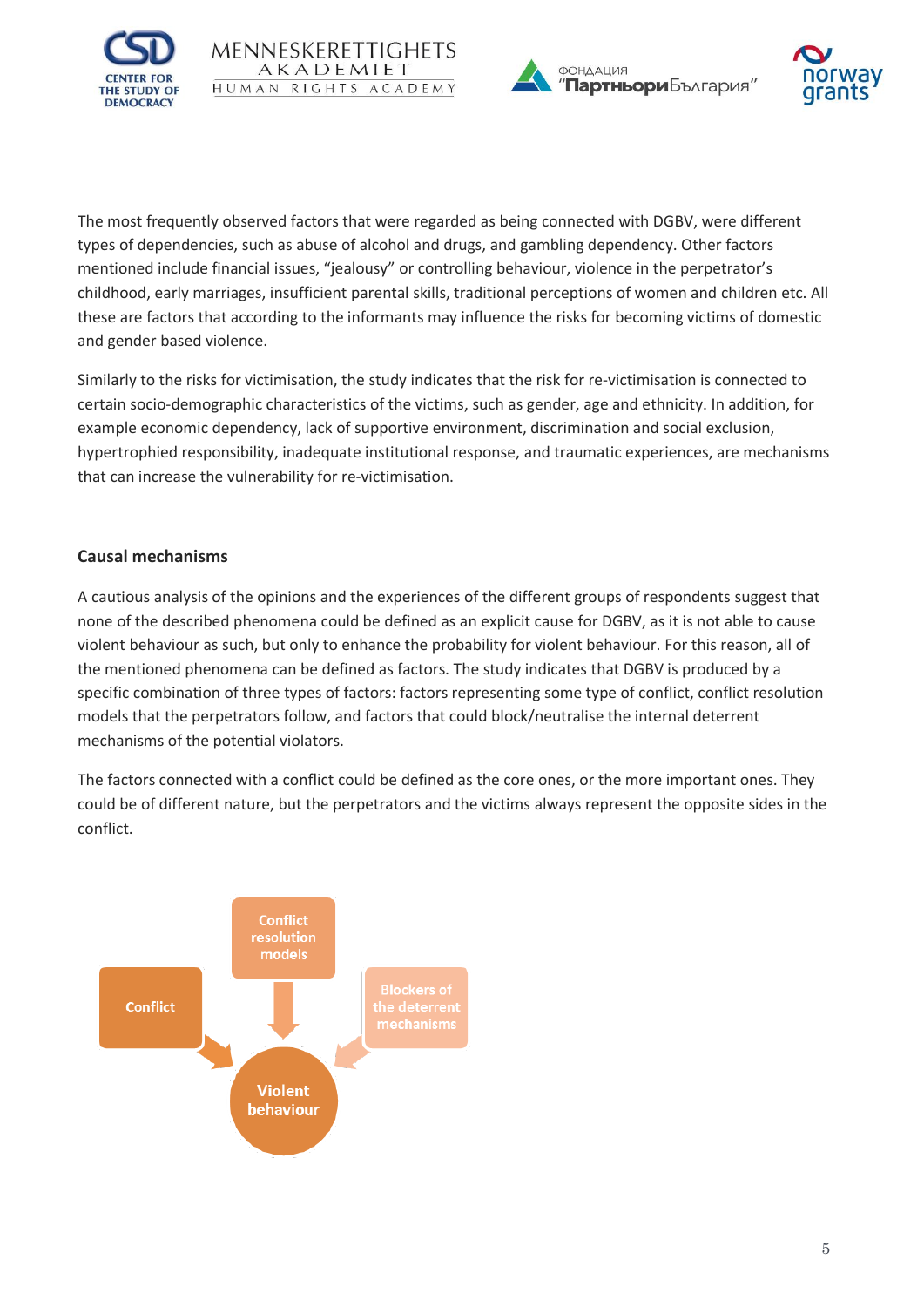







The victimisation is produced, or caused, by a combination of three types of factors:

- **Factors representing some type of conflict**. It could be a conflict between different perceptions of gender that could serve as a base for sexual violence and hate crimes against LGBTIQ people; it could be a conflict between different perceptions of roles in the family; between contradictory economic interests; between economic needs and economic resources within the family; between the family status of the perpetrators and their actual relationships within and outside the family, etc. that could light up a variety of types of domestic violence.
- **Conflict resolution models that the perpetrators follow**. A lack of conflict-resolution skills could be a result from early marriages or from lack of proper education, or a result of the influence of models of violence from the childhood or the social environment, the individuals could step back, react with fear or aggression.
- **Factors that could block/neutralise the internal deterrent mechanisms** of the potential violators. These could be alcohol and drugs dependencies or abuse, or lack of deterrent mechanisms built due to a socio-cultural background of an extremely low level.

The re-victimisation is produced or resulting when both of the two following types of resources for dealing with violence are lacking:

- **Lack of internal resources**, for instance, when the victims are economically dependent on the perpetrator; or when they feel hypertrophied responsibility for the situation of violence; or when they have lost psychological resilience after traumatic experiences.
- **Lack of external resources,** for instance a lack of supportive environment of relatives, friends, colleagues, etc., or it could be an inadequate institutional response to the victims' needs for protection and support; or it could be a result of discrimination and social exclusion.

#### **Scales and prevalence**

The study confirms the hypothesis that DV and GBV are phenomena with high levels of concealing and unawareness, not only by the perpetrators but also by the victims.

For this reason, the figures do not represent the shares of people really affected by different forms of DGBV and this is valid for all surveys presented in this context. Three main factors influence the reporting: real occurrence, awareness of the occurrence as violence, and willingness to report it. Although a quarter of men and a third of women in the general population, as well as nearly half of Roma women and girls, reported that they had experienced some type of DGBV in their lifetime, the shares of those who are aware that they have become DGBV victims are several times smaller.

Men in the general population and Roma women and girls show significantly lower awareness of victimisation than women in the general population, and hence, the scale of underestimation of the actual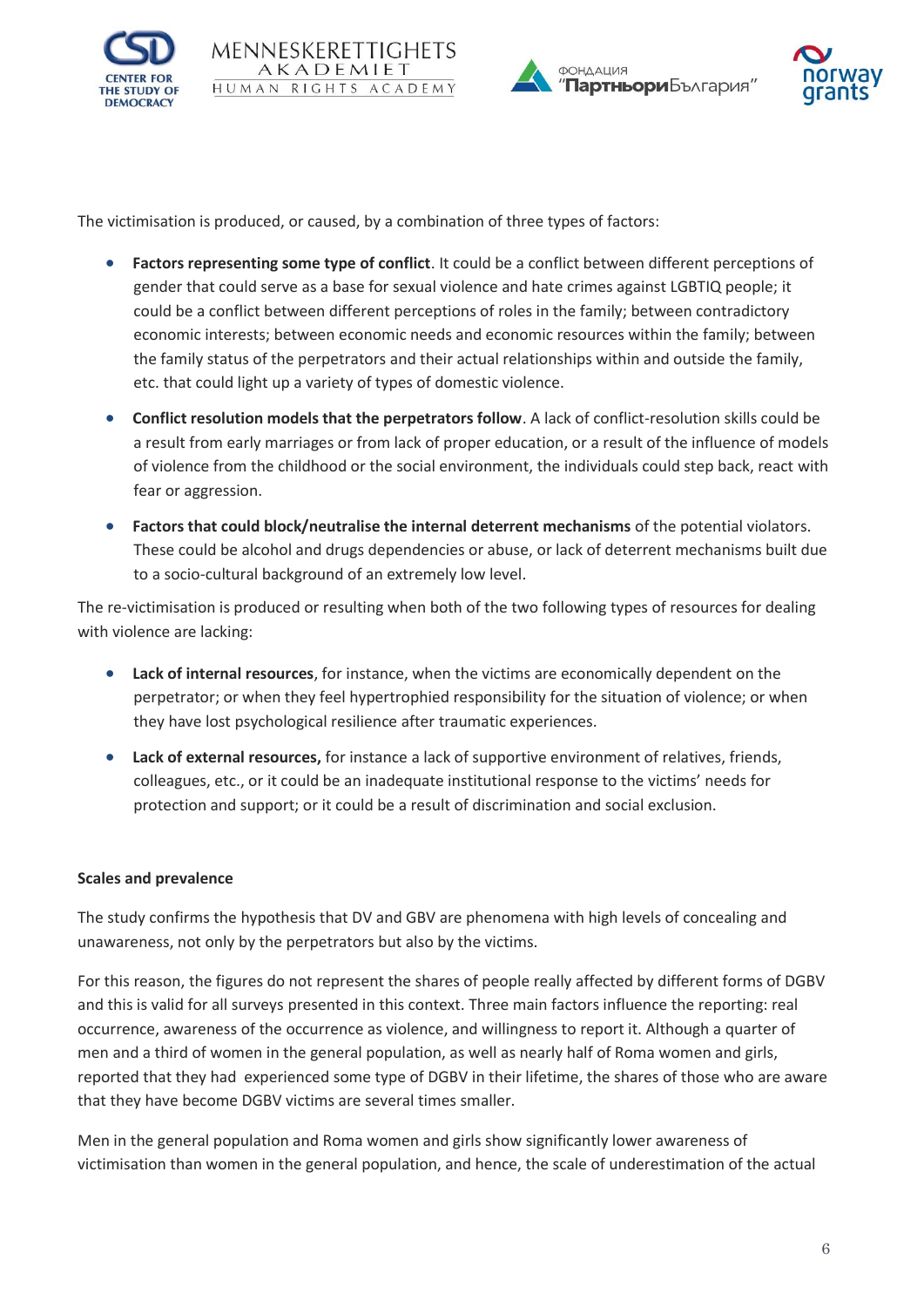







shares of victims is expected to be bigger for these two groups. The awareness levels of GBV victimisation are even lower than those of DV, and the difference is far bigger among the men.

The real occurrence of DGBV is also hidden by the reluctance for reporting by some of the victims. Certain socio-demographic differences in the reporting, such as differences in age and type of settlement where the respondents live, prove that the scales of underestimation of DGBV prevalence rates are significant. The underestimation probably varies between different socio-demographic groups. The groups with the highest scales of underestimation are children under 14 years of age, the elderly, people from small settlements, and men.

Although the shares of male victims of different DGBV forms seem significant and are higher than expected, women are still more vulnerable to DGBV, as they more frequently suffer from multiple, repeated and systematic violence. Also, Roma women and girls are more vulnerable than other groups in the general population. Furthermore, the gender analysis of the most recent cases of DGBV that the respondents reported shows that nearly two thirds of the perpetrators are men, while women clearly predominate among the victims. Still, four out of ten victims of DGBV are men.

The analysis of the information for the most recent cases of DGBV shows that three quarters of both the female and the male perpetrators direct their actions towards the opposite gender. This could mean that gender conflicts, or conflicts between different perceptions of gender, could be the reason not only for GBV but also for a substantial share of DV.

# **Consequences for the victims**

The consequences of DGBV for the victims can be summarised in four main groups:

- **Safety-related consequences,** such as the fear of re-victimisation, real occurrence of revictimisation in a substantial proportion of the cases, increased brutality of the violence and threats to life;
- **Health consequences**, such as provoked auto-immune disease or life-threatening physical trauma, short-term or long-term disability, life-long chronic conditions, triggered or deteriorated heavy mental disorders, depressive, panic and sleep disorders;
- **Economic or educational consequences,** such as loss of dwelling (usually the only one), long-or short-term inability to work, loss of employment, loss of qualifications or educational opportunities, all of them connected with deteriorated current and future labour market opportunities;
- **Social consequences**, such as the deprivation of the usual environment, inability or reluctance to form new relationships and friendships. Regarding the children, a risk of internalisation of problematic behavioural, family and gender models as well as a number of social deficiencies, i.e. communicational, behavioural, verbal problems.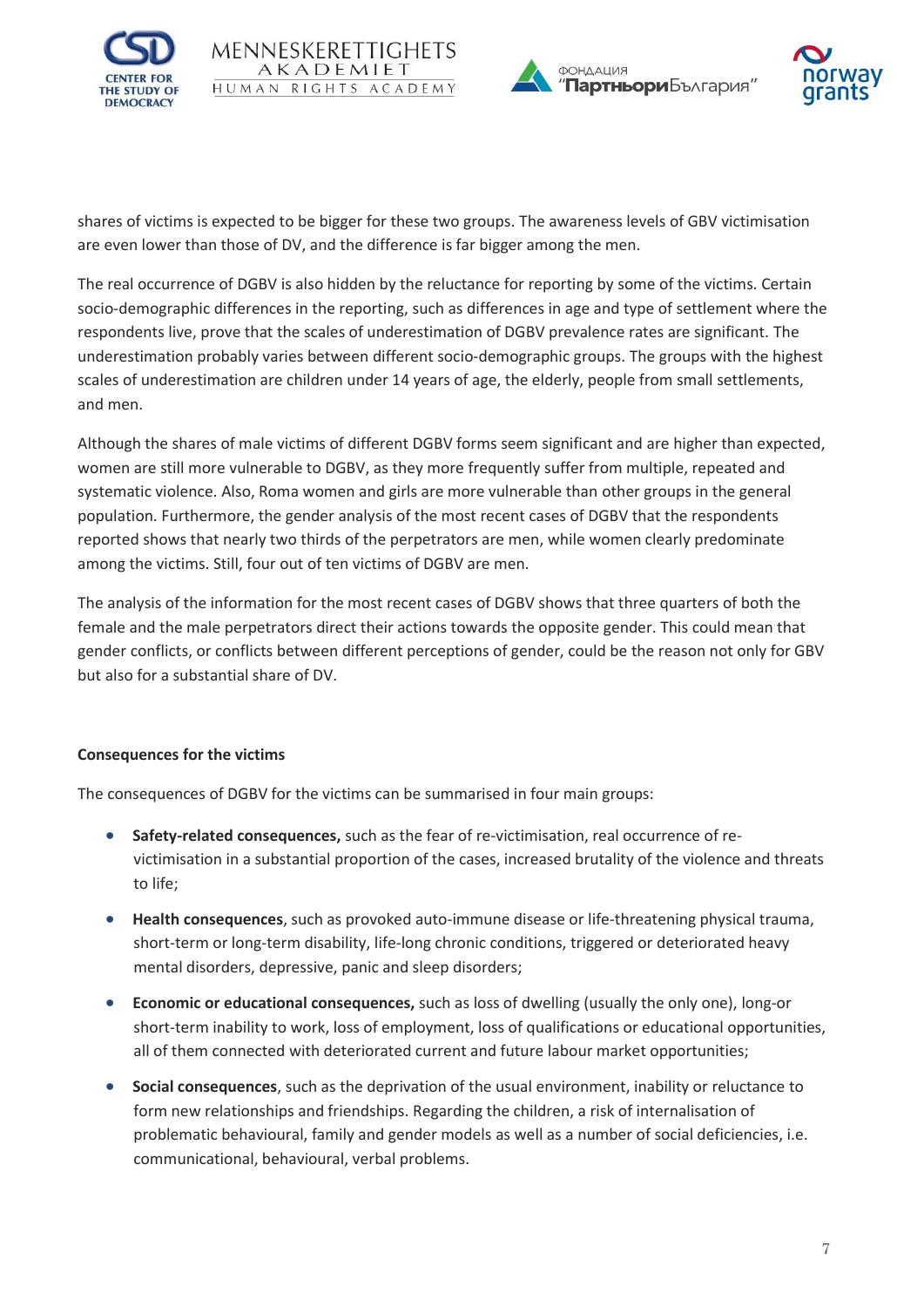

MENNESKERETTIGI AKADEMIET

HUMAN RIGHTS ACADEMY





The representatives of the Roma communities identify several severe consequences of DGBV that do not concern the victims only, but also their families and communities. These include cases of deaths and lifelong disabilities; kinship feuds that disintegrate the communities; harmful effects on children due to the destruction of families and adoption of violent behavioural models; and loss of health- and social-insurance rights contributing to the poverty and social exclusion of Roma people.

#### **Public responses**

#### *Personal reactions*

With few exceptions, the study shows that men in the general population are more inclined than women to tolerate the acts of DGBV they have experienced. This trend can best be observed in the majority of subforms of sexual violence and abuse, stalking and psychological violence. This could be explained by men perceiving the situation as liable to their control, or that they are more hesitant or ashamed to report such incidences.

The Roma women and girls also demonstrate more tolerant attitudes to the acts of DGBV they have experienced than women and girls in the general population. However, the most probable cause for the relatively tolerant attitude of Roma females could be the mass character of these types of actions. It is alarming that all types of physical and sexual violence, with the exception of attempted murder, are not defined as unlawful by the majority of Roma victims. This could illustrate the relatively low importance of corporal suffering for Roma women, compared to the material harms, wellbeing of close persons and the honour of the person in front of the community.

Generally, the majority of victims do not recognise the economic coercion and controlling behaviour they have experienced as a violation of their rights that is prosecuted by law.

### *Reactions of Roma communities*

As a whole, the representatives of Roma communities enumerated numerous negative effects of DGBV and hence, showed negative attitudes. However, the cases when women are violators against men were rather positively commented, as signs of strength of the character and even as some kind of revenge because of the behaviour of men towards women.

The Roma representatives reported that as a rule, people avoid to intervene if they witness cases of violence because they fear that they could suffer themselves as well. The exceptions are the cases when somebody could be killed, and when the relatives of the witnesses are involved. In cases where victims are women, they could share it only with their closest friends because they fear that if the perpetrator learned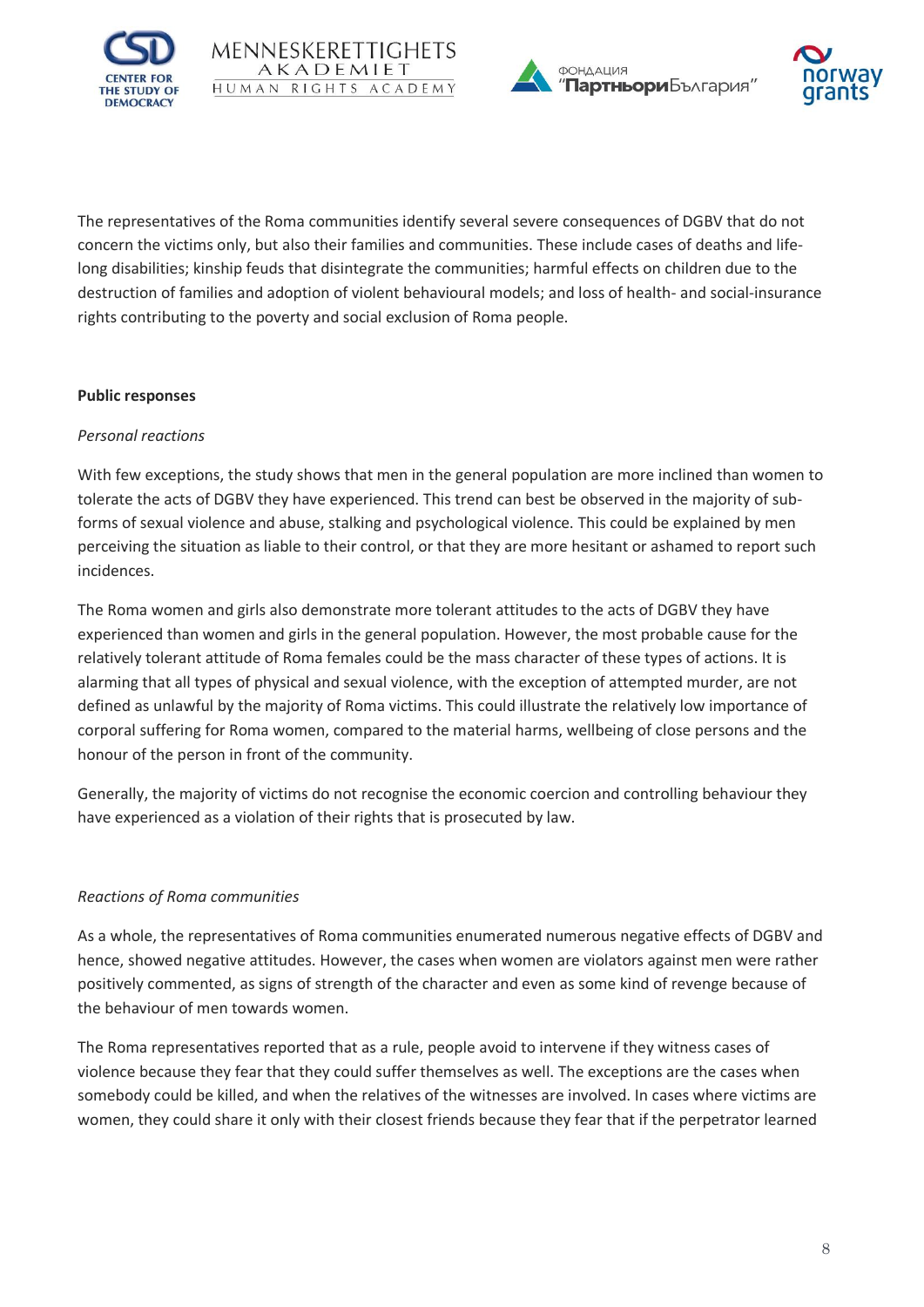





about it, he would commit even more severe violence. When victims are children, they would report and seek help from grandmothers and -fathers, or other close relatives they love and trust.

MENNESKERETTIGI AKADEMIET

Generally, the Roma representatives see external rather than internal solutions for the reduction of DGBV: employment measures, including anti-discrimination policies and practices, local security patrols, youth clubs for leisure activities, etc.

### *Responses from the victims*

Although the majority of the interviewed child victims needed *medical help or certification for the violence they suffered*, most of them did not get it, mainly because of parental neglect or ban to get out of home/to be late after school. Regarding the adult victims, only a third of them had not sought medical help or certification: half of them did not need it and the other half felt ashamed. The experiences of those who received medical help is mixed. Besides medical care, the victims have been referred to the police only in exceptional cases; and in none of the cases have they been referred to organisations providing help and assistance.

While all of the adult victims have voluntarily contacted *crisis centres and other supporting organisations*, some of the children are placed there against their will. This is the main reason for the different attitudes and levels of satisfaction with the helping organisations of the two groups. This is especially valid for children, who wander, have been involved in begging or pick-pocketing by their families, or perceive cohabitation with intimate partners, engagement in prostitution or distribution of drugs as their own choice. In addition, in all cases children are restricted in their movement and contact and sometimes perceive their stay at crisis centres and other residential facilities like a punishment.

The experiences of the victims with *law enforcement bodies, i.e. the police and the court*, are ambivalent, including within one and the same person. On the one hand, some victims reported that they could observe positive change in the way the police acted when they called them: from behaviour rather empathetic to the violators, to strict implementation of the law. On the other hand, the evidence both of victims and crisis centre representatives show substantial differences in the way the police acts in different settlements, and even in different police directorates within one and the same settlement.

The satisfaction with the actions of the courts is generally bigger than of those of the police. The main reason for this difference is the phase when the victims contact these institutions. The contact with the courts is usually made with the active cooperation of the crisis centres that provide legal advice, as well as logistic and financial support. Nevertheless, some contradictory practices are reported by victims. For instance, the perpetrator is not expelled from the common dwelling even for a certain limited period, but is just given a warning to abstain from violence. Also, as a principle, in the majority of cases the perpetrators are allowed to live in the common dwelling after or even during the limited period and keep their property in it, so basically victims and their children have two choices: to remain homeless or risk being victimized again.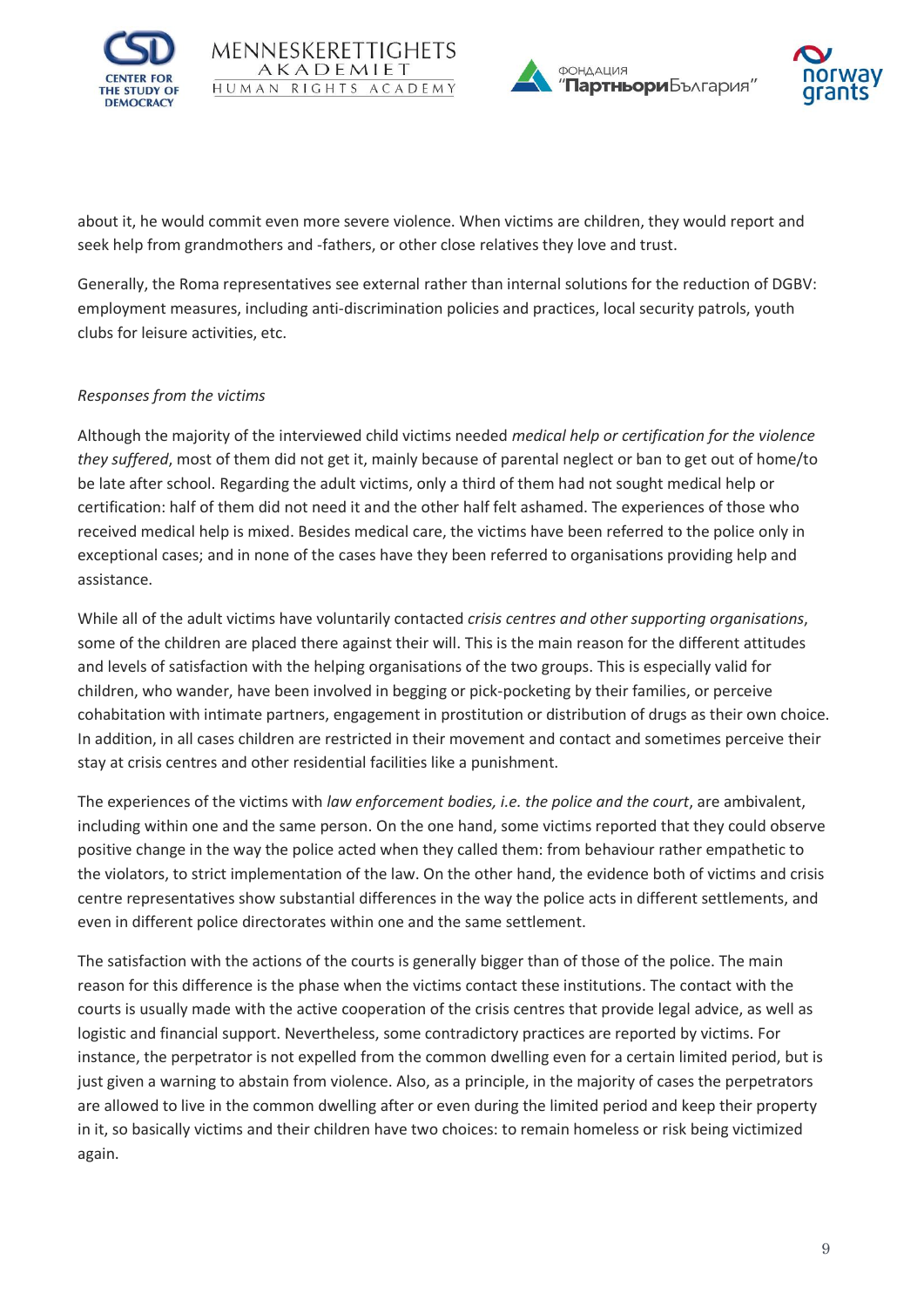







#### *Responses from the representatives of agencies*

The majority of the police officers, social workers and employees at the crisis centres who participated in the study give positive assessments of the effectiveness of the work for protection and help to the victims, although relatively small proportions of them see a decrease of the repetitive and systematic violence in recent years.

Moreover, the majority of the policemen and the social workers see positive changes in the levels of effectiveness. These two groups outline as effective all main aspects of their activities for protection and help. However, many of the aspects pointed out as effective are identified as ineffective as well. This fact indicates significant differences of the situations in the different regions of the country.

The aspects of the activity of the crisis centres that the employees point out as being relatively effective comply to those emphasised by the victims, and these are the very basic things that crisis centres are actually created to provide: safety, shelter, food and psychotherapeutic help. The respondents also see high effectiveness of the free services that would be expensive for a victim who is not placed in a centre: medical certification, and legal consultation and services.

Although the assessments of the effectiveness provided by the representatives of law-enforcement bodies and support organisations are high, they list a significant number of unmet needs of the DGBV victims and respectively, deficiencies in their protection and recommendations for improvement. These unmet needs can be grouped into the following main types:

- **Direct needs** for overcoming of trauma and economic and psychological dependence, for crisis centres and subsequent accommodation, extended psychological treatment and consultation and financial support;
- **Protection-related needs** for overcoming the re-victimisation and the feeling of unpunishment of the perpetrators, including claims for criminalisation of all DGBV forms, more power for the lawenforcement bodies to intervene when the victims are unable or unwilling to accuse the perpetrators, and more severe sanctions;
- **Perpetration-oriented needs** or recommendations for more and more effective prevention activities, monitoring and analyses of the causes, measures against the perpetrators, as well as measures to help the perpetrators to overcome the causes to commit violence;
- **Needs of the professionals** to meet the needs of the victims, including more and better trained human resources; regular supervision and professional support; improved material resources for implementation of the tasks, as well as better cooperation with and more active contribution from other state and municipal institutions.